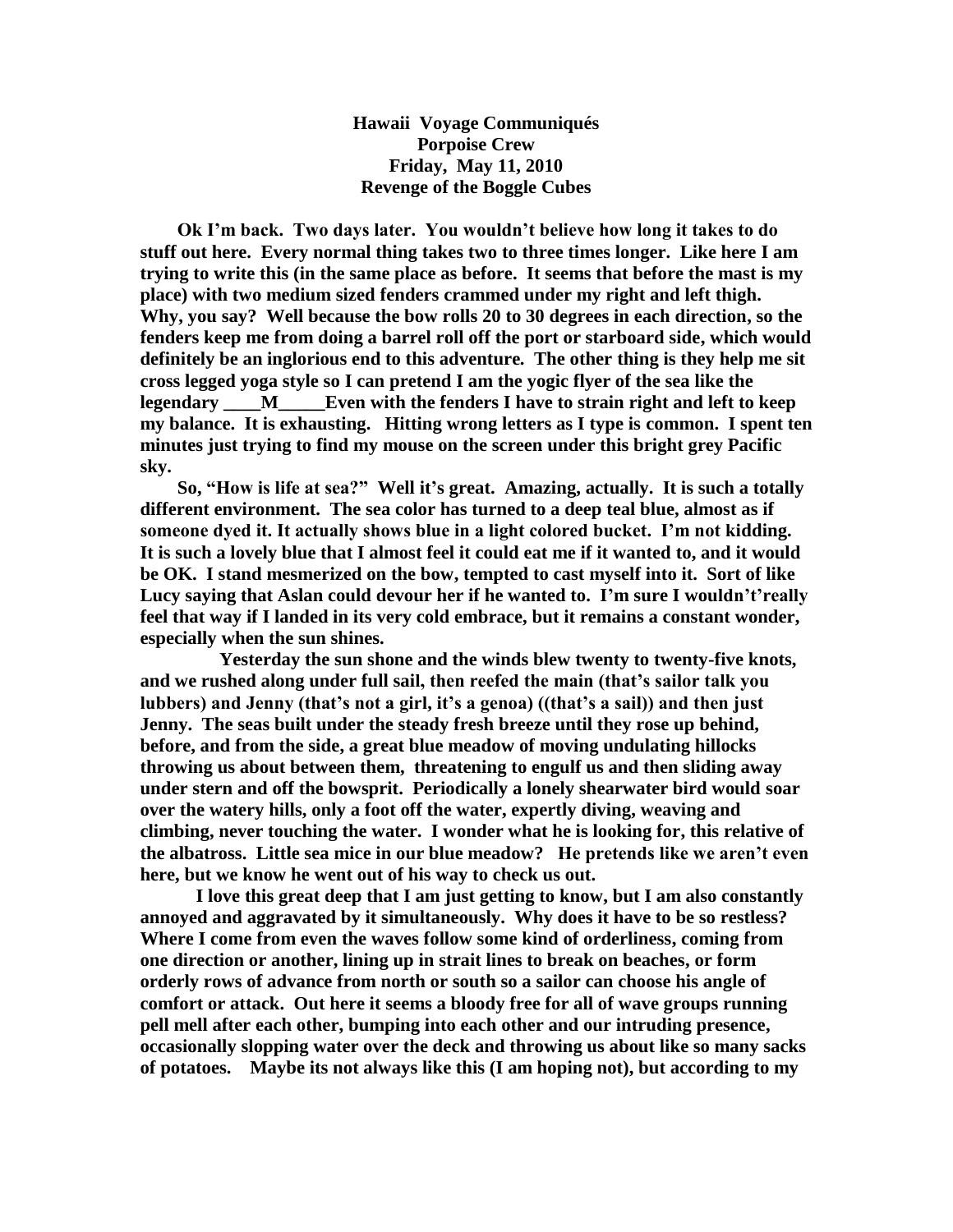**first introduction here it is pretty much anarchy. We"re all in awe of this, while Jack just says, "Awe this is a cake walk."**

 **This spirit of rough house and rowdyism enters freely into our little community life, and thinks nothing of tossing us about inside in our floating house. It is this that literally effects everything of normal life, especially preparing meals and eating ( a major preoccupation out here), sleeping, reading, peeing, you name it. You can use your imagination on some of these things. (Gosh, there goes my mouse again. I found him hiding under the safari icon, from whence he scurried over and disappeared among the flowers on my desktop).** 

 **Let me just try to explain this to you in some practical way. Yesterday I was elected to cook my patented and boat famous blueberry pancakes with bacon for breakfast. No problem, I can usually whip them up from scratch in a jiffy, and take great pleasure in the process. Nothing like the smell of bacon sizzling, and the sight of fluffy golden blueberry pancakes rising. The first few steps of putting the dry ingredients in were accomplished with out too much trouble, apart from the stainless bowl becoming a sliding moving target on the counter. Just over the countertop is a clear view of the sea, which is the glory of the Porpoise, but unnerving when running almost broadside to seven-foot waves. It is true, by the way, that every six or seventh or something wave is bigger. In fact there are a couple of "biggers" together. When they hit, the pilot house slants abruptly backward (where we are mercifully held in place by the cool belt I found in the junk bin of the marine exchange), and then careens just as abruptly forward, while everyone instinctively reaches for the nearest handhold. While you cling for dear life, whatever your hand was finding to do is no longer being done with all your might, and is left to the wicked devices of gravity. Bowls slide across tables, dish drainers take flight off the counter and even things you thought secure on the floor slide clean across to pile into other articles cowering under the table. You soon learn that literally everything must have a secure home, but that everything never does because everything is always being moved everywhere by everyone.** 

 **Back to the pancakes. I was belted in, covering a backward fall, while in front of me sizzled the scalding hot grease of the bacon in a pan. Next to the bacon was the hot griddle, and next to that a bowl of patented pancake batter. (This is not leading up to a major disaster - that actually happened the next day.) This is just to help you understand why this life needs some mental preparation, something like astronaut training for outer space. Common rules don"t apply. I reach for a plate found behind the slider cupboard to put the bacon on, at the same time realizing I have no paper towels to soak up the grease. As I look behind me to locate them, the floor heaves, my left hand grabs the handhold in the ceiling, and my right goes to steady the bacon pan. Simultaneously the batter bowl slams the restrainer on the counter, risking a tumble but stops short. Whew! But as the world pitches the opposite direction, my two hands remain fixed, the bowl slides back to bang the cupboard. As the ship heaves back for the second roll, I decide to abandon the bacon and save the batter, which will surely leap the parapet on the second pass. As I lunge for the bowl - saved - a white corning ware plate frisbes out of the cupboard (forgot I opened it to get a plate for the bacon), and shatters on the floor and down the stairs. Now we have to try to clean it up under these same conditions, so that no**